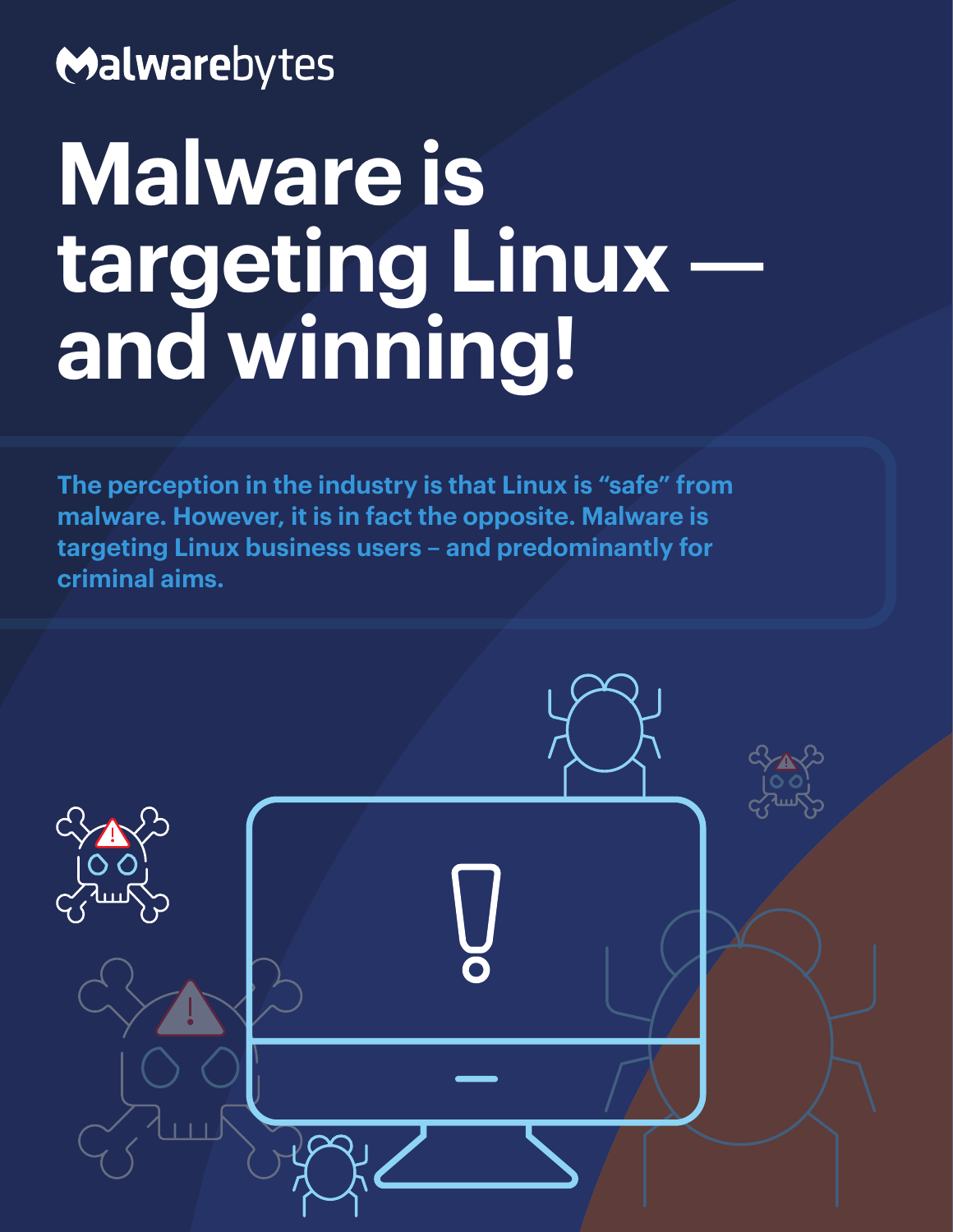## **Linux security is now critical**



**Fewer vulnerabilities but far fewer protections (largely open source)3**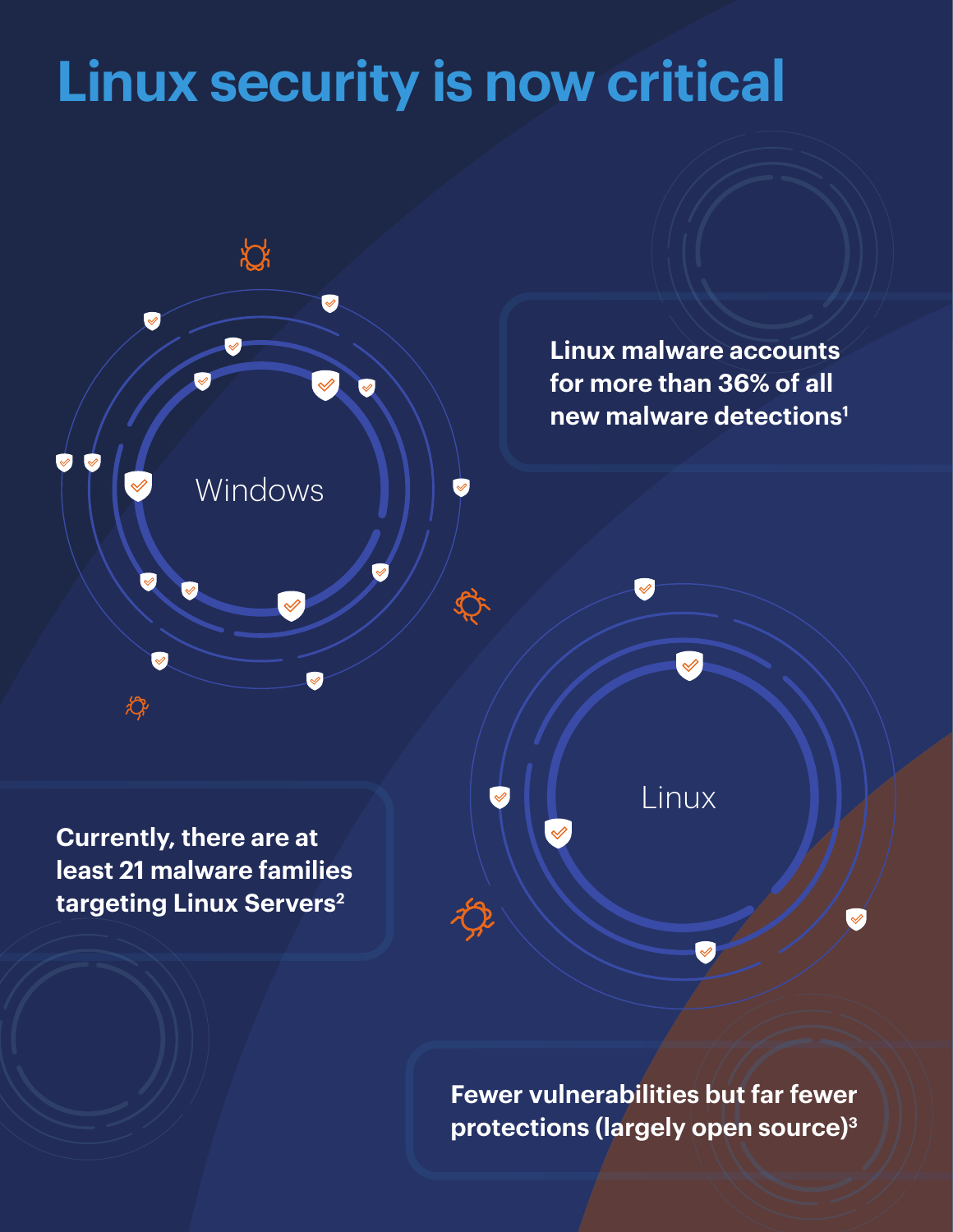## **Barriers to Linux server security**

### **Market misperception that Linux is "safe"**

Linux malware is evolving to be more lethal and more targeted against businesses<sup>4,6</sup>



**1**

### **Lack of telemetry**

Few security packages for businesses, many of which do not share telemetry, making Linuxwide insights unavailable<sup>5</sup>



## **Linux defenses are siloed**

Malware squeezes between gaps and defenses<sup>4</sup>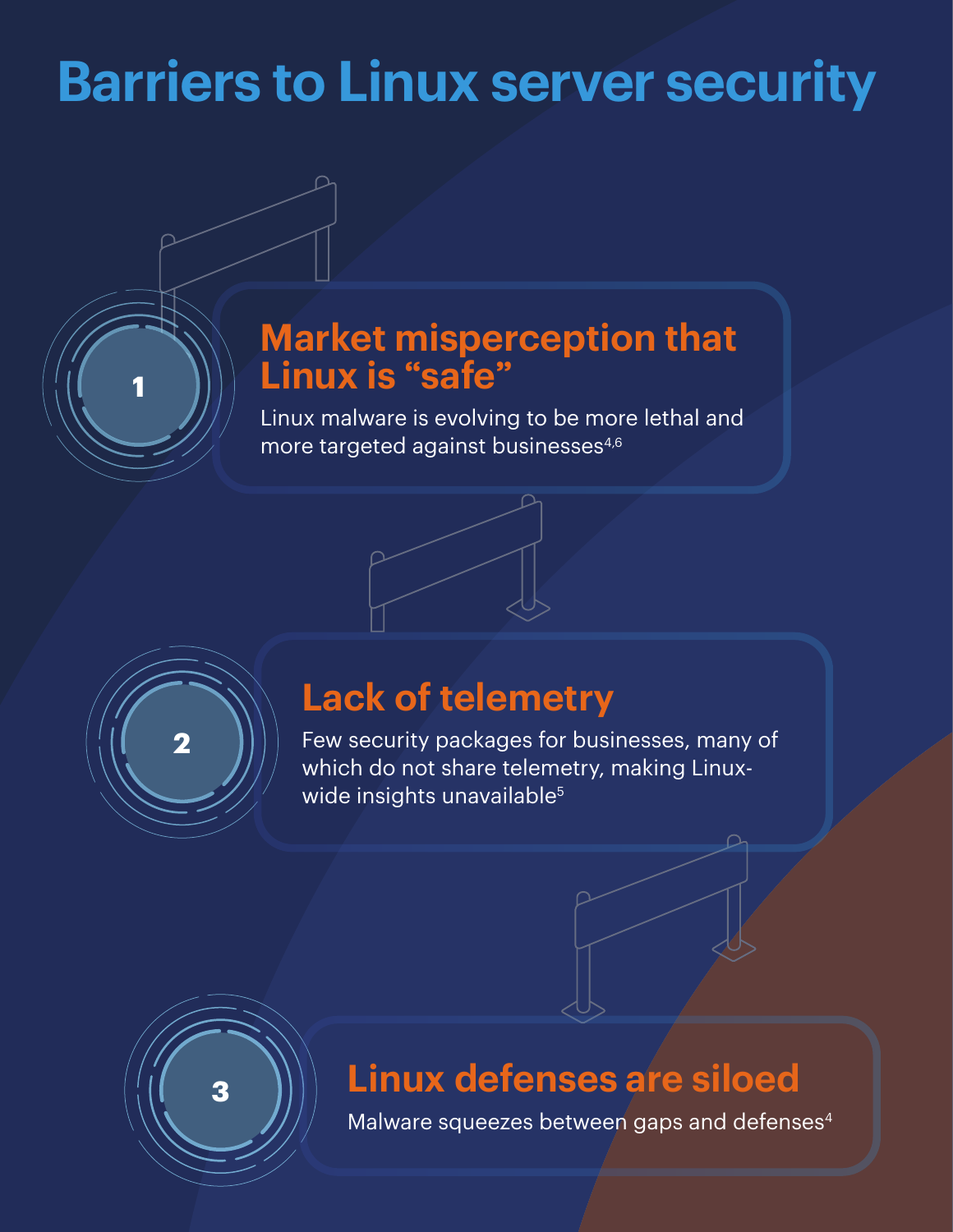## **Linux malware is rapidly evolving**

99% of Linux malware targets businesses for criminal aims<sup>6</sup>

**Cloudsnooper** Allows exfiltration, command and control communication, and more4

Traced to successful AWS attack in early 20204

**QNAPCrypt** Linux ransomware that targets networkattached storage4

**GonnaCry** Ransomware that has evolved along the same path as WannaCry and Petya<sup>4</sup>

**HiddenWasp** Allows remote control of infected systems<sup>4</sup>

Consists of a trojan, a user-mode rootkit, and an initial deployment script<sup>4</sup>

**FBOT** Variant of the infamous Mirai botnet that targets Linux IoT devices<sup>4</sup>